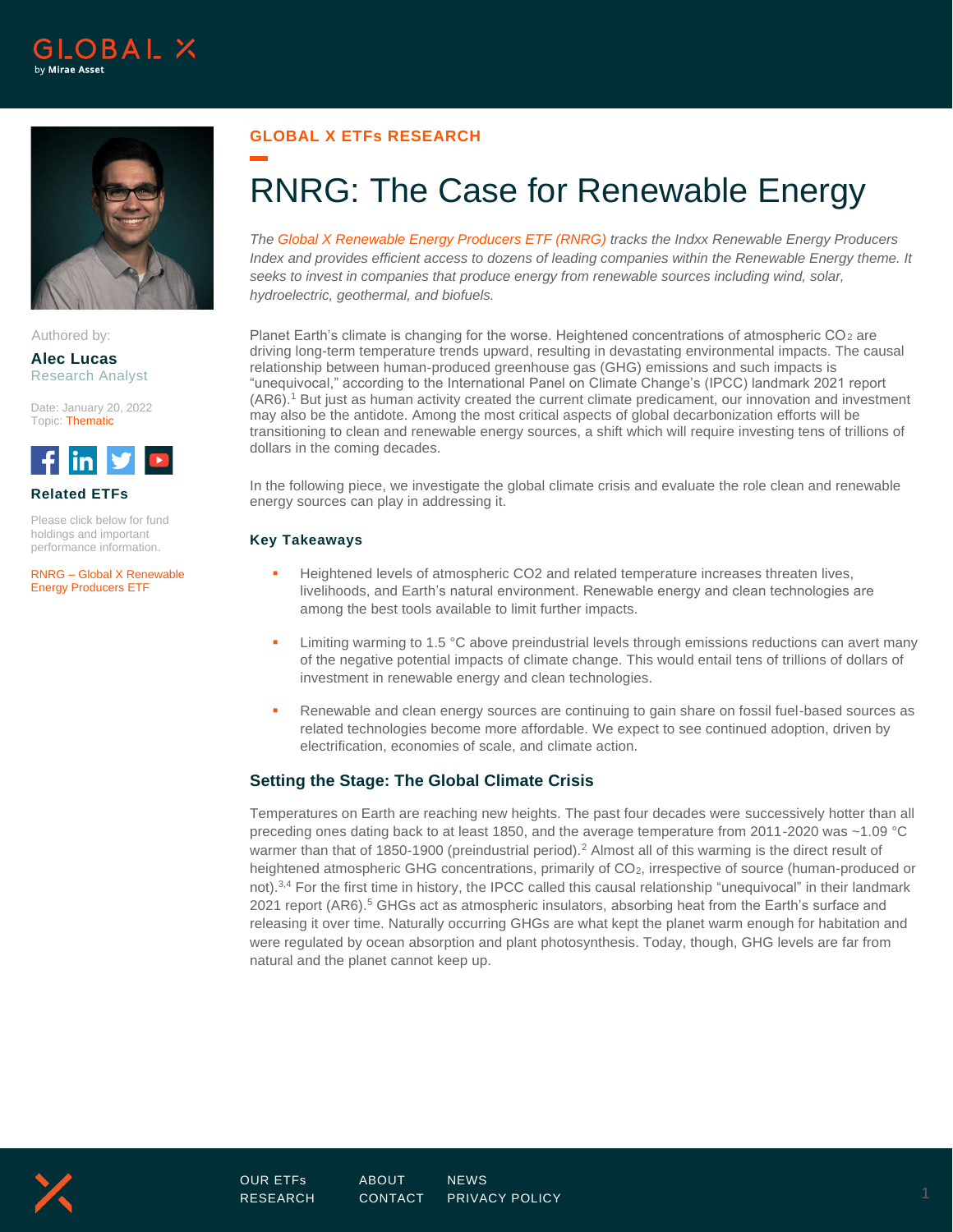## **GLOBAL AVERAGE TEMPERATURES CONTINUE TO TICK UPWARD AS EMISSIONS INTERVENTION BECOMES INCREASINGLY PRESSING**

450 400 350 300 250  $\overline{0}$ 4,000 BCE 2020 10,000 BCE

ATMOSPHERIC CO<sub>2</sub> CONCENTRATIONS OVER TIME (PARTS PER MILLION, PPM)





Sources: NOAA, "Trends in Atmospheric Carbon Dioxide," accessed January 2022., IPCC, "AR6 Climate Change 2021 The Physical Science Basis Summary for Policymakers," August 2021

Atmospheric data reveal that the average concentration of  $CO<sub>2</sub>$  from 2010-2020 was 43% higher than the preindustrial average, increasing from 289.3 parts per million (ppm) to 414.01 ppm as of October 2021.<sup>6</sup> This increase occurred 100x faster than any known natural increase, including the several-thousand-year period that ended the most recent ice age.<sup>7</sup> And in 2019, CO<sub>2</sub> concentrations reached levels higher than at any point in the past 2 million years.<sup>8</sup> That this began shortly following the industrial revolution in the  $20<sup>th</sup>$ century is no coincidence. Human-produced emissions are almost solely responsible for heightened GHG levels and resulting temperature increases. The burning of fossil fuels for energy is the primary culprit. Since 1990, fossil-fuel energy sources produced 74% of annual  $CO<sub>2</sub>$  emissions, on average.<sup>9,10</sup>

The impacts of emissions and warming are already in effect, and all at once:<sup>11</sup>

- The intensity and frequency of extreme temperatures and heatwaves on land have increased since the 1950s, while ocean heatwaves have doubled since the 1980s.
- Heavy precipitation events have become more frequent and intense since the 1950s. Somewhat counterintuitively, agricultural and ecological droughts have also increased since then as a result of warmer temperatures.
- Over the past 100 years, oceans warmed faster than they did in the 11,000 years prior, resulting in retreating glaciers and melting sea ice. Relatedly, sea levels rose faster than over any comparable time-period in the 3,000 years prior. Oceans are also getting more acidic due to heightened CO2 absorption.



**GLOBAL X**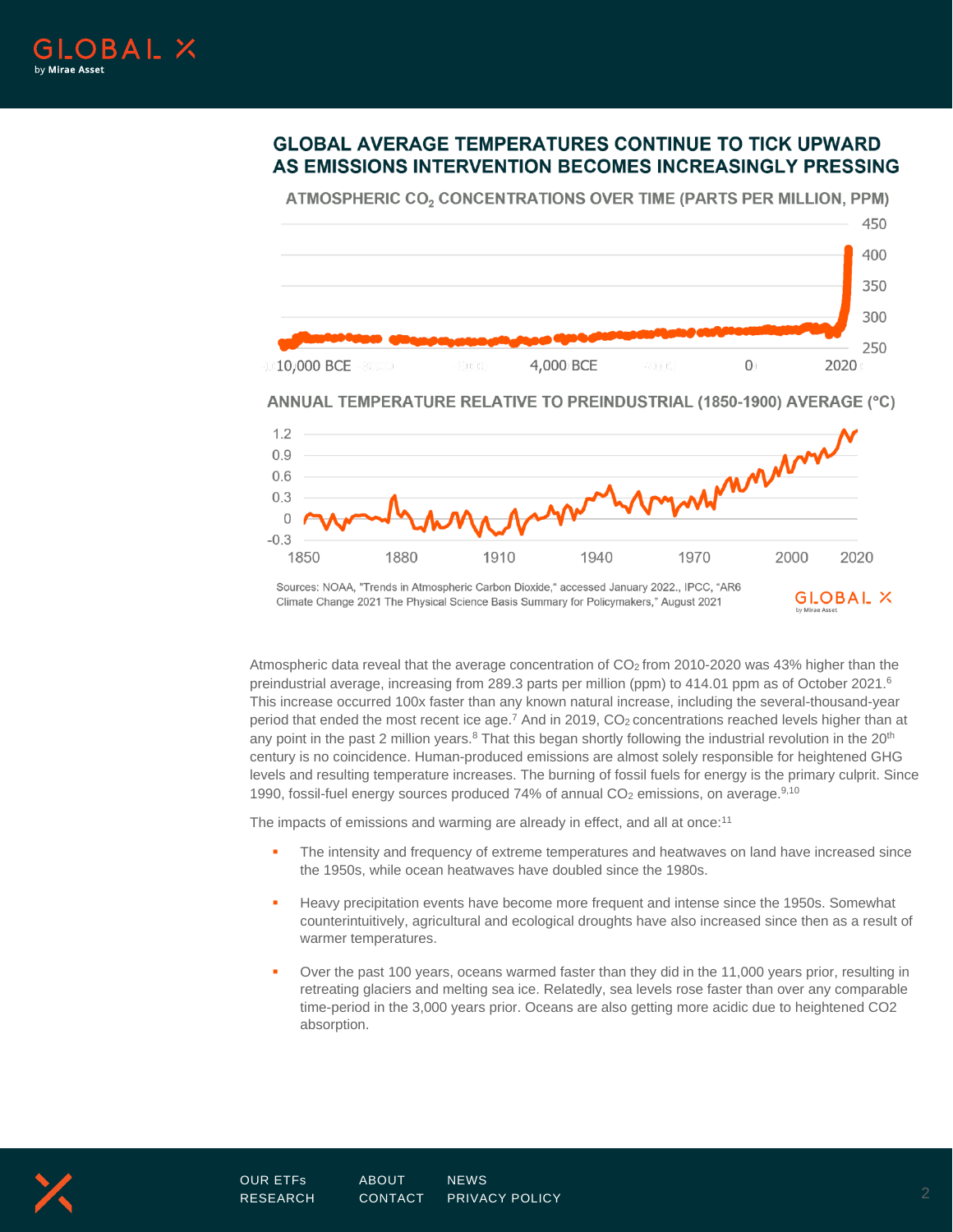**EXECT** Hurricanes have become more frequent over the past 40 years, beyond what can be explained by natural variability. Warmer oceans and rising sea levels make these storms more intense and damaging, also moving them northward as warmer temperatures introduce new breeding grounds.

Connected through the water cycle, among other systems, these impacts are resulting in devastation from natural disasters to water scarcity, and food shortages, all of which threaten lives, livelihoods, and global economies (see our research on [Clean Water](https://www.globalxetfs.com/introducing-the-global-x-clean-water-etf-aqwa/) & [AgTech & Food Innovation](https://www.globalxetfs.com/introducing-the-global-x-agtech-food-innovation-etf-krop/) for related analysis).<sup>12</sup> This is just with ~1.1°C of warming. Under the emissions policies in place as of 2021, temperatures in 2100 could fall in the range of 2.1-3.9°C above preindustrial levels.<sup>13</sup> Just 2°C of warming would significantly increase the intensity and frequency of extreme "once-every-ten-year" weather events, with extreme heat events occurring 5.6x more often and 2.6°C hotter, extreme precipitation 1.7x more often and 14% wetter, and extreme droughts 2.4x more frequently and 0.6 standard deviations drier (see endnote 15 for further details on standard deviation). 14,15 The impact on human life would be immeasurable. Clearly, current interventions are not enough.

### **Clean & Renewable Energy as a Solution to Climate Change**

2016's Paris Agreement formalised the legally binding goal of limiting warming to well below 2°C warmer than preindustrial levels. The agreement highlights 1.5°C of warming as an achievable objective that would drastically limit the above-mentioned impacts of climate change.

UN-sponsored climate negotiations at the recent COP26 conference resulted in an agreement between nearly 200 nations that builds on the Paris Agreement in key areas.<sup>16</sup> This agreement, known as the Glasgow Pact, reaffirms goals set by the Paris Agreement and acknowledges that the world's climate change efforts must accelerate over the next decade to avoid the worst outcomes. Additionally, the Glasgow Pact acknowledges the central role fossil fuels play in climate change and calls for the phasedown of coal usage.

COP26 yielded several other impactful agreements between smaller groups of attendees. Such agreements include:

- The U.S. and China unexpectedly agreed to boost cooperation on renewable energy generation, developing regulations, and deploying clean technologies.<sup>17</sup>
- About 450 banks, pension managers, and other firms committed to align 100% of their funds with net-zero emissions targets by 2050. Together these firms command \$130T in assets, enough to address a large portion of necessary clean technology investments.<sup>18</sup>
- About 100 countries agreed to cut methane emissions 30% by 2030.<sup>19</sup> Methane contains ~80x more warming potential than carbon dioxide, so curtailing this gas could have the most immediate impact of any of the deals struck at COP26.<sup>20</sup>

Existing legislation, commitments, and targets would require \$98T of total investment between 2021 and 2050, with \$10T directed to renewable energy, \$13T to renewable energy-enabling electric infrastructure for transportation and heat, \$32T to energy efficiency technologies, and the remainder to fossil fuels.<sup>21</sup> While this is considerable and should benefit companies involved in producing renewable energy and clean technologies in the near- and long-term, acceptable warming paths will likely require substantially more. IRENA's implementation-focused 1.5°C scenario estimates that overall investment should increase to \$131T over the same period, significantly increasing the proportions directed to renewable energy and electrification.<sup>22</sup> By 2050, such investment, alongside prudent implementation, could bring net annual emissions down to -0.4 Gigatons of CO<sub>2</sub> (GtCO<sup>2</sup>/yr), a significant improvement from the 36.5 GtCO<sub>2</sub>/yr that is likely on our current pathway.<sup>23</sup>

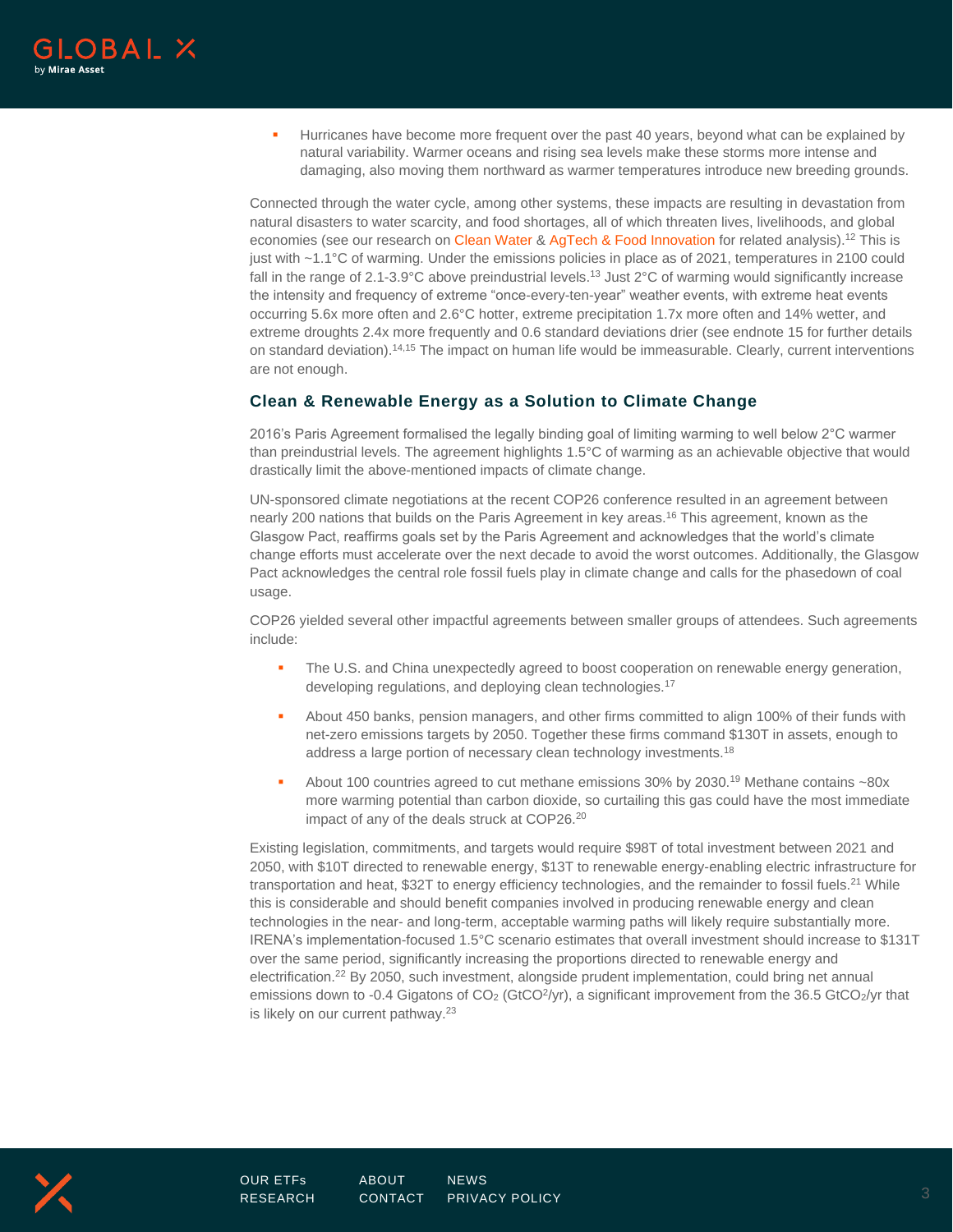

## **CLIMATE CHANGE MITIGATION EFFORTS WILL REQUIRE** SIGNIFICANT INVESTMENT IN CLEAN ENERGY & TECHNOLOGIES



**CUMULATIVE INVESTMENTS NEEDED BETWEEN 2021 & 2050 (\$T)** 

seeks to limit warming to 1.5°C above pre-industrial levels. Source: IRENA, "World Energy Transitions Outlook: 1.5°C," June 2021.



We expect to see investment in renewables and clean technology surpass what current policy suggests, regardless of future government action because many of these technologies also make sense from an economic and business standpoint:

- Employment in the renewable energy sector is rapidly growing and should continue to increase as the transition away from fossil fuels continues (see following sections), especially in a world that is still reeling from the COVID-19 pandemic.
- Over 75% of the global population lives in a country that is a net importer of fossil fuels. Renewable energy could provide energy and economic independence.<sup>24</sup>
- Renewable electricity is becoming cheaper than electricity produced by fossil fuels (see following sections). For this reason and others, companies like Amazon and Walmart\* have already announced plans to decarbonise using renewable energy and clean technologies.<sup>25</sup>

\**For full fund holding information please follow the attached link to the [Global X Renewable](https://www.globalxetfs.com/funds/rnrg/)  [Energy Producers ETF \(RNRG\)](https://www.globalxetfs.com/funds/rnrg/)* **overview page** *where relevant information can be found under the "Holdings & Characteristics" tab.*

## **Solar Photovoltaic (PV) & Wind Power Are Driving the Renewable Energy Transition**

Electricity only represents 37% of total final energy consumption (TFEC), with the majority of this produced directly by the power sector. This means the remaining 63% of TFEC comes from the direct combustion of fossil fuels in transportation, buildings, and industry.<sup>26</sup> Electrified end-uses can be decarbonised by transitioning the power sector to renewable energy sources, but for non-electrified end-uses like transportation, decarbonisation is only possible through direct or indirect electrification. Direct electrification

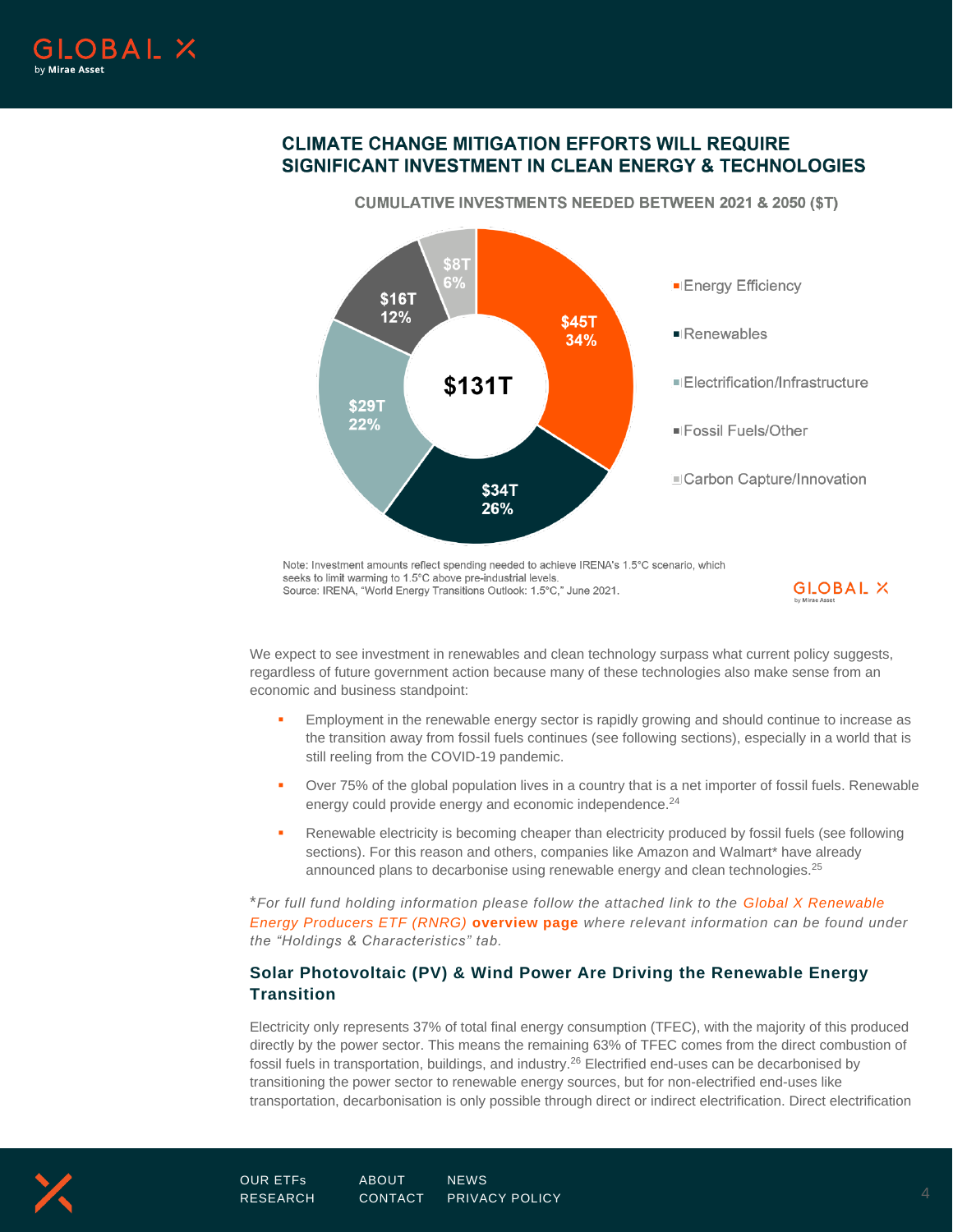

entails transitioning away from fossil fuel-powered vehicles and building heating systems to those that run on electric power. On the other hand, indirect electrification refers to the use of electricity as an input in industrial processes rather than the replacement of fossil fuels. For instance, renewably produced hydrogen could decarbonize fertilizer and metal purification processes that otherwise emit greenhouse gas emissions. According to some estimates, substituting fossil-fuels like coal, oil, and natural gas with clean alternative energy sources could reduce emissions by 52% of what is needed to adequately limit warming.<sup>27</sup>

#### THE POWER SECTOR IS ONLY A PART OF THE OVERALL ENERGY MIX

**SECTOR SHARE OF TOTAL ENERGY USE (%)** 



Note: Thermal refers to heating/cooling in industry and buildings. Source: REN21, IEA, Global X ETFs, July 2021.

**GLOBAL X** 

Clean energy sources' share of global electricity production in the power sector continues to gain on fossil fuels. Renewables' share of global electricity generation reached 29% in 2020, 2% more than at the end of 2019 and almost 10% more than at the end of 2010.<sup>28</sup> In the past, hydroelectric sources like dams and runof-the-river power generators represented the lion's share of renewables in the overall energy mix. But much of the recent growth in renewable energy capacity can be attributed to innovation and rapidly decreasing costs of renewables like solar photovoltaic and wind power.

The levelized cost of electricity (LCOE) refers to the revenue required to build and operate a power source over a specified cost recovery period. Over the past ten years, the LCOE of solar PV and wind power decreased 80% and 55%, respectively, making them more affordable than fossil fuels in most of the world.<sup>29</sup> Correspondingly, solar electricity generation (by TWh per year) increased 27x over the same time period, while wind increased 4x.<sup>30</sup>

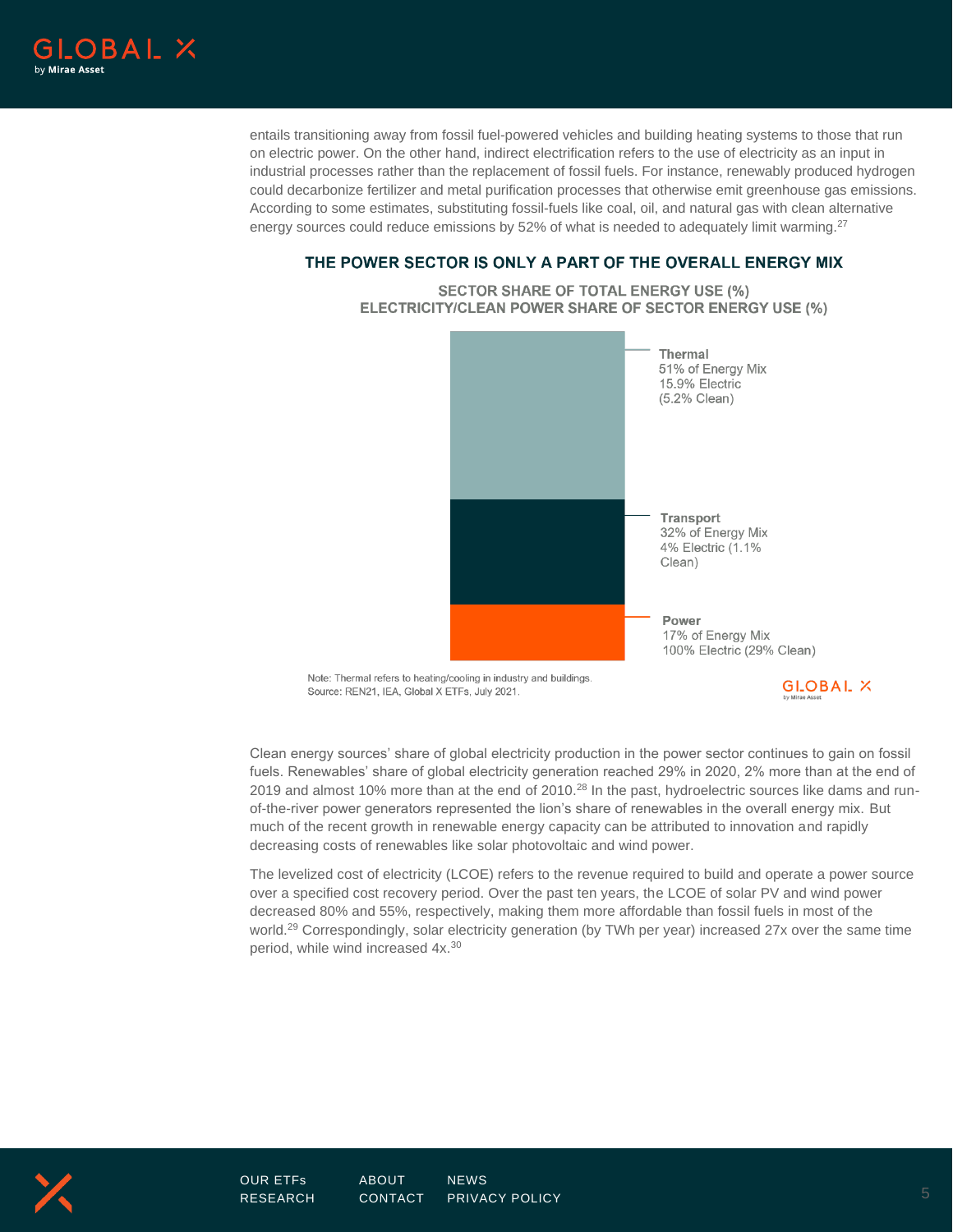

## **RENEWABLES' SHARE OF ELECTRICITY PRODUCTION CONTINUES** TO RISE, DRIVEN BY INCREASED WIND & SOLAR GENERATION

30% 25%  $20%$  $15%$ 2000 2002 2004 2006 2008 2018 2020  $2010$ 2012 2014 2016

**RENEWABLES' SHARE OF GLOBAL POWER MIX (%)** 





Sources: BP, "Statistical Review of World Energy," July 2021., IEA, "Global Energy Review 2021," April 2021.

GLOBAL X

This growth could continue as greater investment, supportive policies, economies of scale, and market forces further reduce the cost of components like wind turbines and photovoltaic cells.<sup>31</sup> In most markets, costs associated with renewable energy are already below coal and gas plant costs, presenting significant incentives to transition further into clean energy. Even Texas, the U.S.'s largest producer of fossil fuels and fastest growing state by population, relies on the cost effectiveness of wind power to meet growing power demands.<sup>32</sup>

By the end of the decade, the cost of solar is expected to fall another 55% - 62%, while costs associated with onshore and offshore wind could fall by 45% and 50% respectively, potentially making the economics of renewable energy even more attractive.<sup>33</sup> Aggressive policy shifts are also likely to promote renewables adoption. The world is only on track to generate 23% of its total energy usage renewably by 2050 and will need coordinated efforts to approach the 74% share required to hold long-term warming to 1.5°C.<sup>34</sup>

*For more detailed information renewable energy sources please see related research on [wind](https://www.globalxetfs.com/introducing-the-global-x-wind-energy-etf-wndy/) and [solar.](https://www.globalxetfs.com/introducing-the-global-x-solar-etf-rays/)*

## **Connected, But Distinct Themes: How Renewable Energy Production and CleanTech Differ**

While the renewable energy production and cleantech value chains are inherently intertwined, we view these segments as separate investment themes. The renewable energy production theme targets companies that generate electricity from sustainable sources, including wind, solar, hydroelectric, geothermal, and bioenergy sources. These companies then sell that electricity at either market or

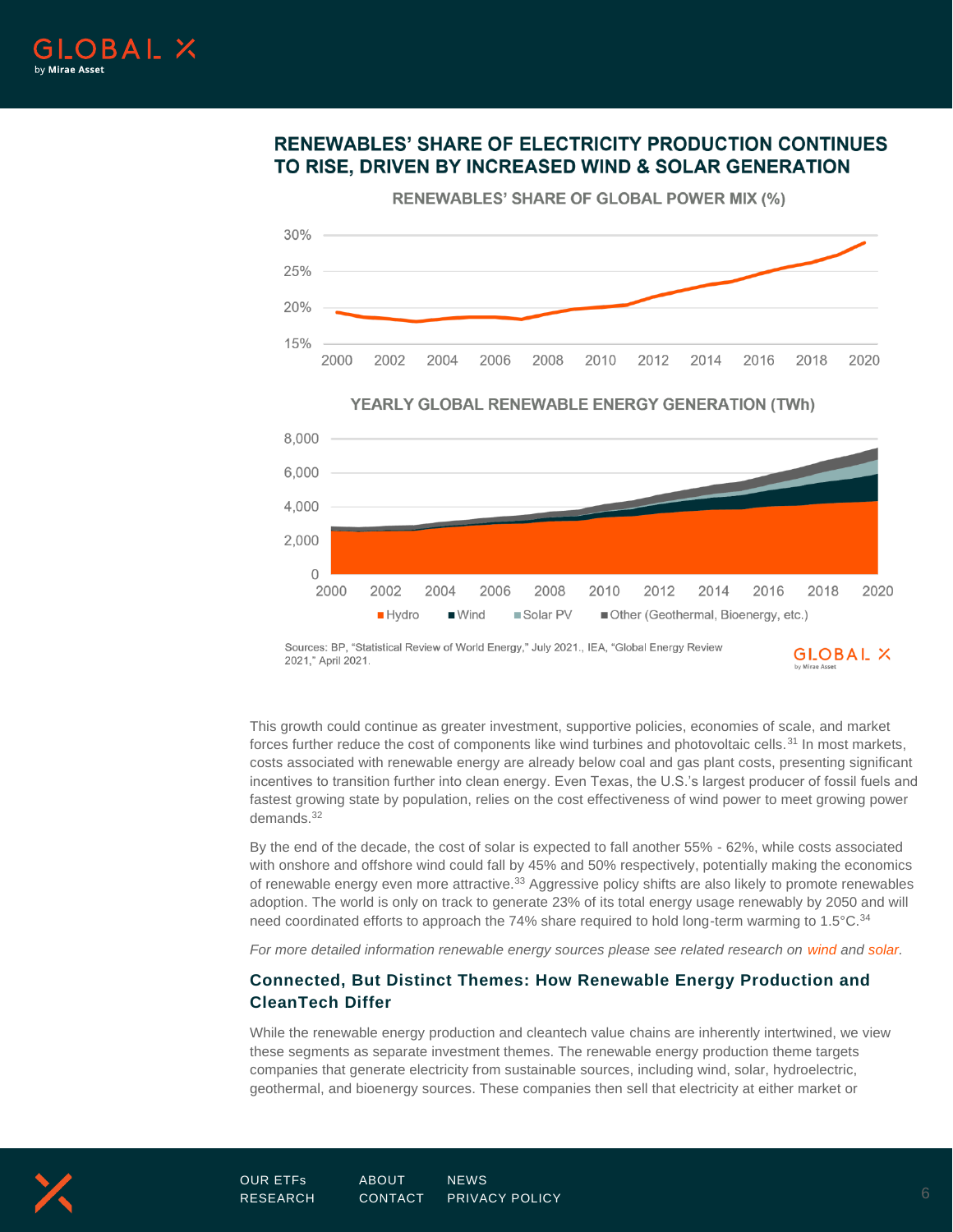

contracted rates. Given these business models, they are typically classified as Utilities companies and share similar characteristics with traditional Utilities, such as lower volatility and more consistent earnings. But while Utilities often pay an above average dividend yield, renewable energy producers often feature lower yields and higher growth prospects.

The CleanTech theme differs from renewable energy production in that it skews further "upstream," focusing on companies that manufacture the components used for renewable generation like wind turbines, solar panels and cells, and solar inverters. CleanTech encompasses business activities like renewable installation and maintenance, as well as renewable-enabling activities related to smart grids, storage, electrification, and energy efficiency. It can also include technologies related to carbon capture, use, and storage, which can reduce emissions. Most companies tied to the CleanTech theme are in the Technology and Industrials sectors, and as a result, CleanTech offers more tech-like higher-risk, higherreward potential payoffs than renewable energy production.

#### **RNRG: A Focus on Pure Plays in Renewable Energy Production**

The Global X Renewable Energy Producers ETF (RNRG) tracks the Indxx Renewable Energy Producers Index and provides access to dozens of leading companies in the Renewable Energy Production theme. It seeks to invest in companies that generate over 50% of revenues from producing energy from renewable sources including wind, solar, hydroelectric, geothermal, and biofuels.

There are several potential ways to implement this theme in a portfolio. For sector-based allocations, replacing traditional Utilities exposure in favor of renewable energy production may help improve a portfolio's growth characteristics without dramatically changing its risk exposures. For sustainable-oriented portfolios, an allocation to renewable energy production instead of traditional Utilities or Energy can help reduce its overall carbon footprint. And finally, for core-satellite portfolios, this theme with its potentially lower volatility could provide some ballast and diversification when joined with allocations to several disruptive tech-focused themes, including CleanTech.

#### **Related ETF**

**RNRG:** The [Global X Renewable Energy Producers ETF](https://www.globalxetfs.com/funds/rnrg/) seeks to invest in companies that produce energy from renewable sources including wind, solar, hydroelectric, geothermal, and biofuels.

*Click the fund name above to view the fund's current holdings. Holdings subject to change. Current and future holdings subject to risk.*

- 1. Note: The IPCC AR6 report referenced in this document refers to the IPCC Working Group I report, the first published instalment of AR6. AR6 is IPCC's Sixth Assessment Report on the scientific basis of climate change. It is authored by 234 scientists (all of the UN's 195 member countries can nominate scientists) who summarized and analyzed all peer-reviewed climate-science research published through January 2021 (14,000 peer). Prior to publication, the report was subject to its peer review both from the involved scientists and governments to ensure non-partisanship and accuracy.
- 2. IPCC, "AR6 Climate Change 2021: The Physical Science Bias," August 2021.
- 
- 3. Ibid. 4. Bloomberg, "Annual Greenhouse Gas Emissions," Accessed January 17, 2022.
- 5. IPCC, "AR6 Climate Change 2021: The Physical Science Bias," August 2021.
- 6. NOAA Global Monitoring Laboratory, Atmospheric Carbon Dioxide Database; Global X Analysis, Accessed January 2022.
- 7. NOAA, "Climate Change: Atmospheric Carbon Dioxide," August 2020.
- 8. IPCC, "AR6 Climate Change 2021: The Physical Science Bias," August 2021.
- 9. Ibid.
- 10. Climate Watch, "Historical GHG Emissions," 2021; Global X Analysis

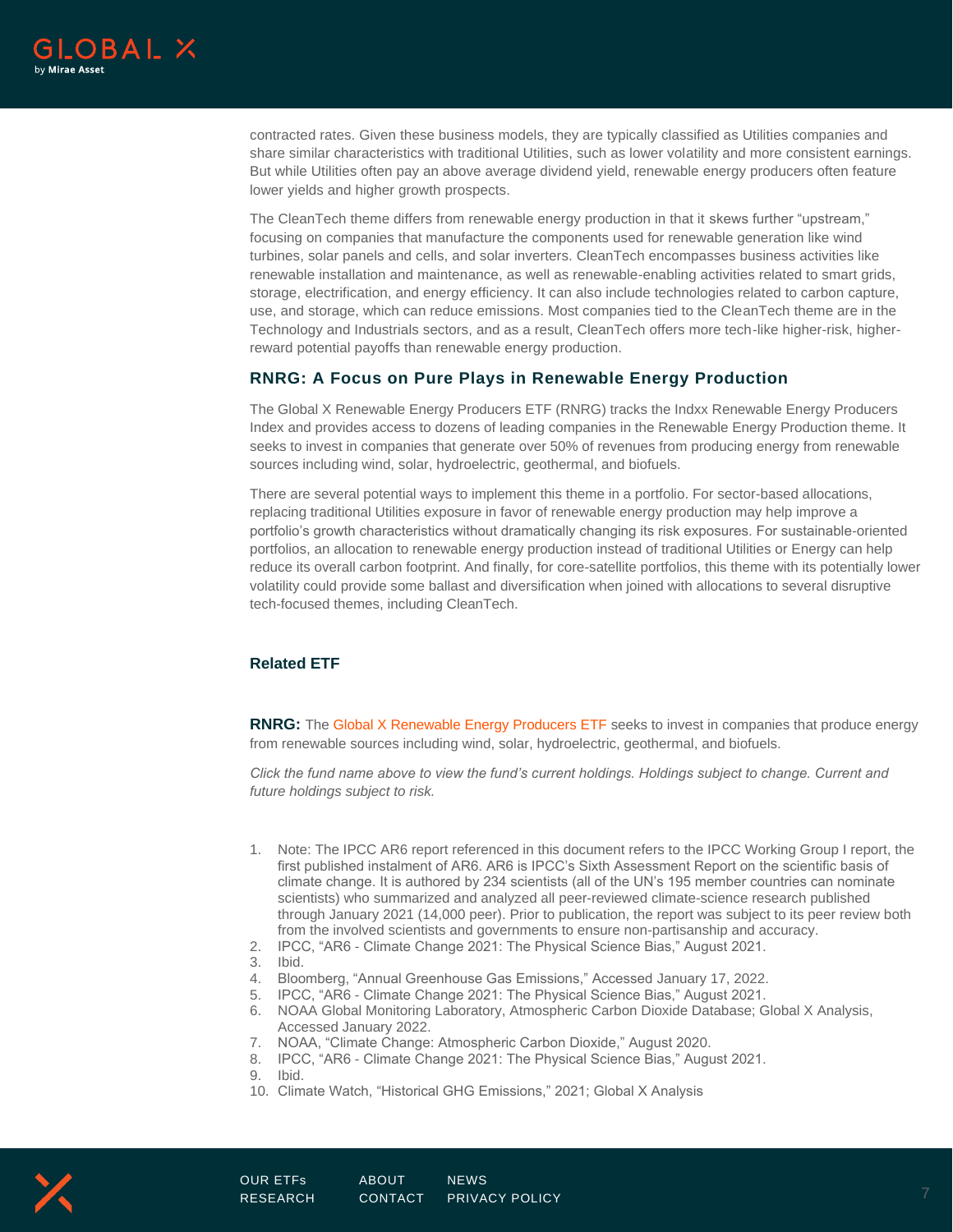

- 11. IPCC, "AR6 Climate Change 2021: The Physical Science Bias," August 2021.
- 12. Ibid.
- 13. Climate Action Tracker, "Global Update: Climate Summit Momentum," May 2021.
- 14. IPCC, "AR6 Climate Change 2021: The Physical Science Bias," August 2021.
- 15. Note: Standard deviation measures disbursement of data in relation to a mean. A low standard deviation indicates that values are distributed closer to the mean, while a higher standard deviation indicates that the data points are spread more widely. A positive or negative standard deviation Studies concerning droughts and soil moisture often use this metric to standardize data from different climates where conditions may create unique soil properties. The IPCC's AR6 report compares projected soil moisture during a once in a 10-year drought event to average soil moisture during a comparable event from the 1850-1900 period. The study found that under long-term warming of 2 °C, projected soil moisture during a drought event would reach 0.6 standard of deviations drier than mean soil moisture during the 1850-1900 timeframe.
- 16. UN, "COP26: Together for our Planet," November 2021.
- 17. U.S. Department of State, "U.S.-China Joint Glasgow Declaration on Enhancing Climate Action in the 2020s," November 10, 2021.
- 18. Ibid.
- 19. Ibid.
- 20. EDF, "Methane: A Crucial Opportunity in the Climate Fight," 2021.
- 21. IRENA, "World Energy Transitions Outlook: 1.5 °C," June 2021.
- 22. Ibid.
- 23. Ibid.
- 24. IRENA, "World Energy Transitions Outlook: 1.5 °C," June 2021.
- 25. Bloomberg, "Amazon Tries to Make the Climate Its Prime Directive," Sep 21, 2020.
- 26. REN21, "Renewables 2021: Global Status Report," 2021.
- 27. IRENA, "Global Renewables Outlook: Energy Transformation 2050," 2020.
- 28. IEA, "Global Energy Review 2021," April 2021.
- 29. Energy Transitions Commission, "Making Mission Possible: Delivering a Net-Zero Economy," Sep 2020.
- 30. Our World in Data, "Wind Energy, Solar Energy," Accessed June 23, 2021.
- 31. World Economic Forum, "Chart of the day: Renewables are increasingly cheaper than coal," Jun 23, 2020.
- 32. EIA, "Texas, State Profile and Energy Estimates," April 15, 2021.
- 33. Energy Post.EU, "Analysis shows Wind and Solar costs will continue to fall dramatically throughout the 2020s," November 6, 2020.
- 34. Ibid.

Investing involves risk, including the possible loss of principal. Diversification does not ensure a profit or guarantee against a loss. Investments in smaller companies typically exhibit higher volatility. The value of securities issued by companies in the energy sector may decline for many reasons, including, without limitation, changes in energy prices; international politics; energy conservation; the success of exploration projects; natural disasters or other catastrophes; changes in exchange rates, interest rates, or economic conditions; changes in demand for energy products and services; and tax and other government regulatory policies. RNRG is non-diversified.

Investments in yieldcos involve risks that differ from investments in traditional operating companies, including risks related to the relationship between the yieldco and the company responsible for the formation of the yieldco. Yieldco securities can be affected by expectations of interest rates, investor sentiment towards yieldcos or the energy sector.

Yieldcos may distribute all or substantially all of the cash available for distribution, which may limit new acquisitions and future growth. Yieldcos may finance its growth strategy with debt, which may increase the yieldco's leverage and the risks associated with the yieldco. The ability of a yieldco to maintain or grow its dividend distributions may depend on the entity's ability to minimize its tax liabilities through the use of accelerated depreciation schedules, tax loss carryforwards, and tax incentives.

Shares of ETFs are bought and sold at market price (not NAV) and are not individually redeemed from the Fund. Brokerage commissions will reduce returns. This information is not intended to be individual or personalized investment or tax advice and should not be used for trading purposes. Please consult a financial advisor or tax professional for more information regarding your investment and/or tax situation.

#### *Carefully consider the Fund's investment objectives, risks, and charges and expenses before investing. This and other information can be found in the Fund's summary or full prospectuses, which may be obtained at globalxetfs.com. Please read the prospectus carefully before investing.*

Global X Management Company LLC serves as an advisor to Global X Funds. The Funds are distributed by SEI Investments Distribution Co. (SIDCO), which is not affiliated with Global X Management Company LLC or Mirae Asset Global Investments. Global X Funds are not